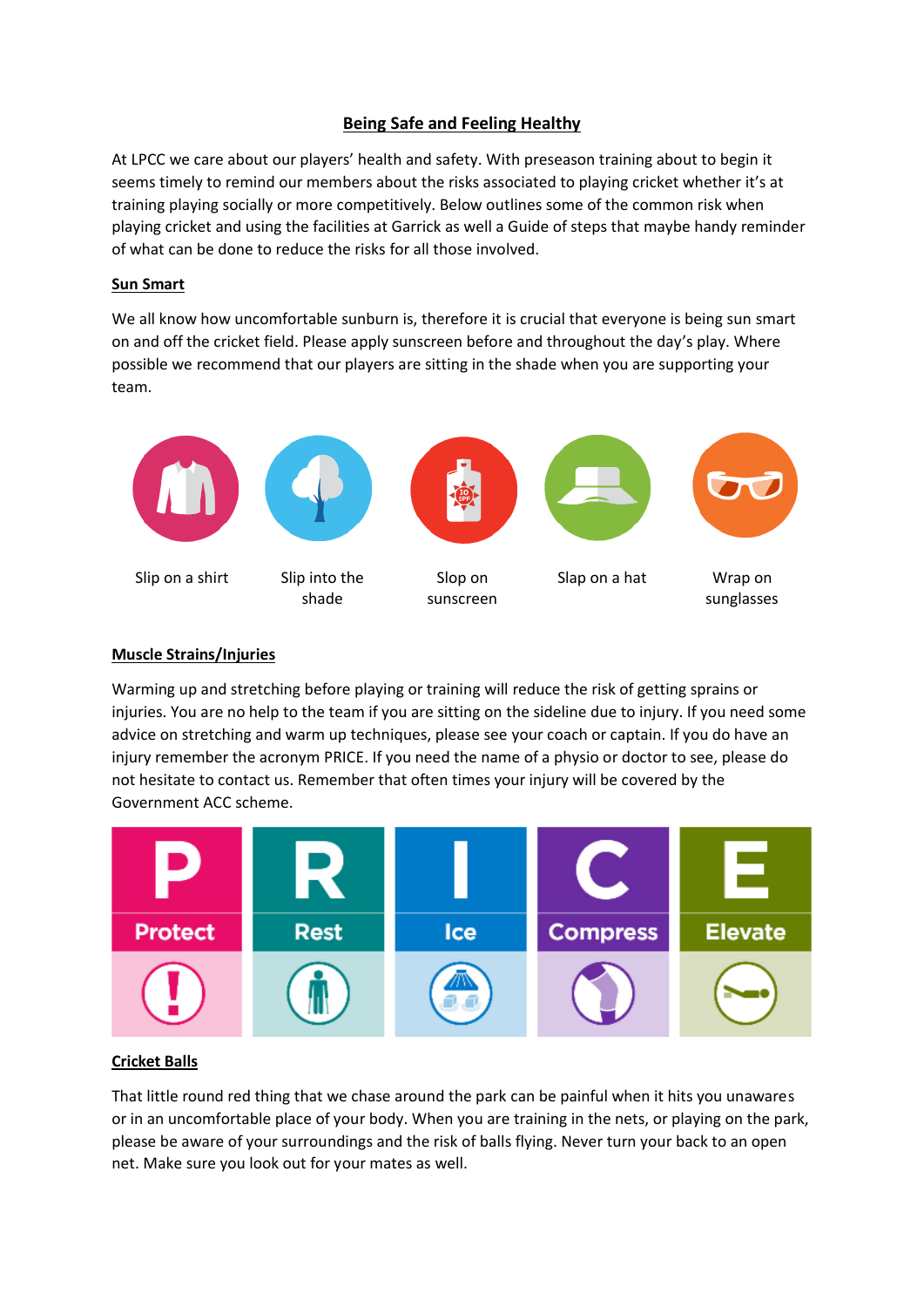#### **Hydration**

Keeping hydrated is key to helping you perform better, reducing fatigue and also making you feel better on a Sunday after a win! Please prepare and take a full water bottle along to games and keep hydrated during the day. Help support your batsmen by running out drinks etc.

#### **Moving Nets and Covers**

Those big heavy white things that help us get on the park and keep the pitch dry are very heavy. As a team and a captain, please ensure there are at least 3 people involved when moving covers on or off the pitch. There would be nothing worse than having to pull out on a Friday night with a back strain!

#### **Moving Nets**

Our temporary nets at Garrick Park for training are also very heavy. Once again, please ensure that at least 3 people assist with moving the nets whenever needed.

#### **Light Towers (Garrick Park 2)**

The flood lights on the West Side of Garrick Park 2 can be a nuisance. If you are playing on this field, please make sure the Green Padding found in the gear shed is put around the floodlights. This will help keep our players, but also the opposition player's safe on the field.

#### **Waterway at Garrick Park**

Please be aware of the waterway along the west fence line of Garrick Park, especially if you have small children coming down to Garrick Park.

#### **Carpark/all ground.**

Please be aware of moving cars when fetching sixes that are hit into carpark/road areas. Again, if you have small children coming down to cricket, keep an eye on them!

#### **Head Injuries and Concussions**

Concussion is a brain injury that can occur in any sport. Concussion is caused by the impact of force to a part of the body not necessarily the head directly. Symptoms may be present immediately after the blow or can develop over a number of minutes or hours. Key steps to remember when dealing with concussion are below

- Recognise and Remove
	- $\circ$  If concussion is suspected, remove from play and seek medical assessment
	- o Concussion often occurs without the loss of consciousness
	- o Extra caution should be taken with adolescent athletes
	- o Symptoms may take several hours to develop
- Refer
	- o Diagnosis can be difficult to make and only a medical doctor can provide assessment and management for concussion.
- Rest, Recover, Return
	- o No return to sport on the day injury occurred
	- $\circ$  Concussion can impact other aspects of life including learning or functioning well at work. Return to work may need to happen gradually and demands altered by medical professional. Return to work or school and social activities should be achieved before returning to physical activity and sports.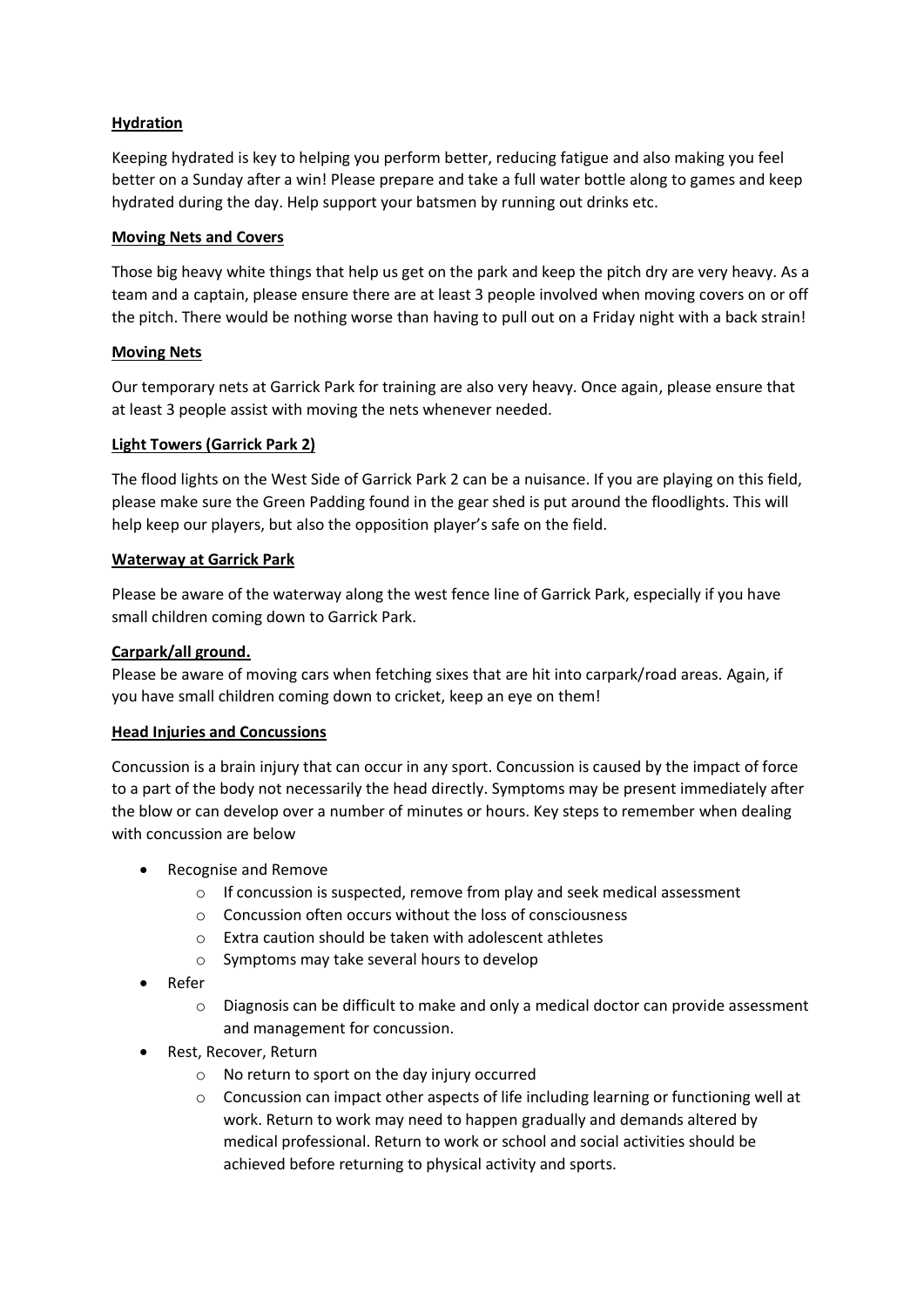### **RECOGNISE THE SIGNS AND SYMPTOMS OF CONCUSSION**

Concussion presents with a range of signs and/or symptoms that may or may not include loss of consciousness.<sup>[3]</sup> It is important to remember that not every sign and symptom will be present in every case and signs and symptoms may have delayed onset.

| Memory (what they say)                                                                                                                       |                                                                                                                           |
|----------------------------------------------------------------------------------------------------------------------------------------------|---------------------------------------------------------------------------------------------------------------------------|
| - What venue are we at today?<br>- Which half/quarter is it now?<br>• Who scored last in this game?<br>- What team did you play last week?   | - Did your team win the last game?<br>Failure to answer any of these<br>questions correctly could<br>suggest concussion.  |
| Physical signs (what you see)                                                                                                                |                                                                                                                           |
| - Loss of consciousness or non-<br>responsive<br>- Lying on the ground not moving or<br>slow to get up<br>- Loss of balance or co-ordination | - Dazed or vacant look<br>· Disorientated or confused<br>- Visible injury to face or head<br>- Grabbing or clutching head |
|                                                                                                                                              | Clinical symptoms (what they feel)                                                                                        |
| - Blurred vision<br>Neck pain<br>Nausea<br>Dizziness                                                                                         | - Irritability<br>• Headache or pressure in the head<br>· Drowsiness<br>- More emotional                                  |
| - Confusion<br>Sensitivity to light or noise<br>Nervous or anxious<br>- Tired                                                                | - Problems with memory<br>- Reduced ability to think or<br>concentrate<br>- Difficulty sleeping                           |
| Red Flags (what requires hospitalisation)                                                                                                    |                                                                                                                           |

- Increasing confusion or irritability
- burning in arms or legs
- Repeated vomiting
- Deteriorating conscious state
- Seizure or convulsion
- Severe or increasing headache

- Double vision

- Unusual behaviour change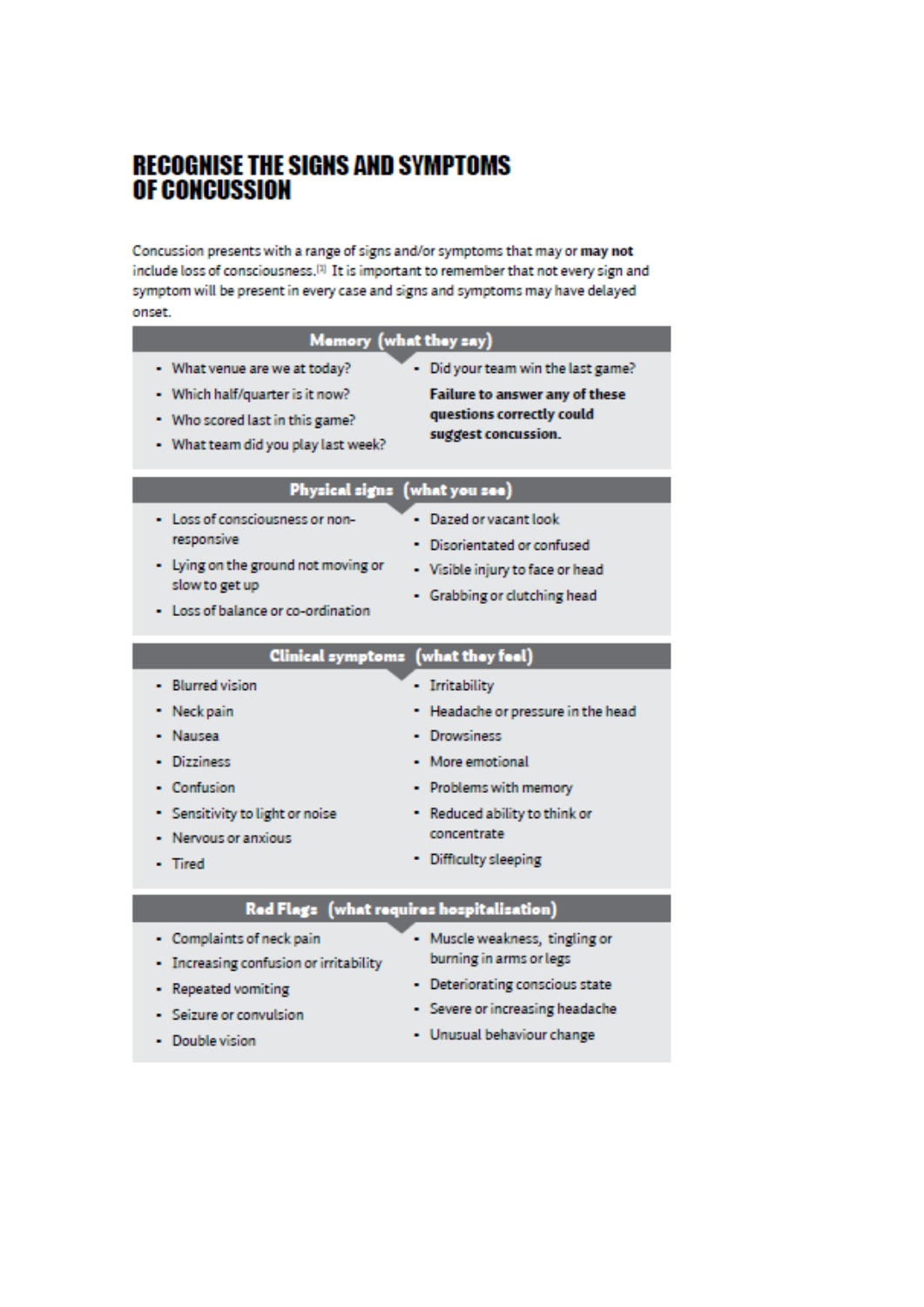# **Training and Covers Safety Guide**

|                                      | <b>Grounds and Facilities</b>                                                    | Yes | No |  |
|--------------------------------------|----------------------------------------------------------------------------------|-----|----|--|
| $\mathbf{1}$                         | Have the gates been opened and the chain undone at the entry points to the       |     |    |  |
|                                      | ground?                                                                          |     |    |  |
| $\overline{2}$                       | Has the pavilion and changing rooms been unlocked and alarm turned off?          |     |    |  |
| 3                                    | When moving training nets, which are heavy please ensure that at least 3         |     |    |  |
|                                      | people are assisting.                                                            |     |    |  |
| 4                                    | When multiple bowling nets are being used, make sure lane dividing nets have     |     |    |  |
|                                      | been put up to separate the bowling lanes                                        |     |    |  |
| 5                                    | When moving or putting on covers ensure there are enough people to help          |     |    |  |
|                                      | especially in windy conditions                                                   |     |    |  |
| 6                                    | Ensure grounds and changing rooms have been left tidy, alarm is turned on,       |     |    |  |
|                                      | pavilion, changing rooms and gates are locked and keys have been returned.       |     |    |  |
| <b>Individual Safety at Training</b> |                                                                                  |     |    |  |
| $\mathbf{1}$                         | Ensure players/coaches/spectators are paying attention and are aware of their    |     |    |  |
|                                      | surroundings. e.g. flying balls etc                                              |     |    |  |
| $\overline{2}$                       | Drills and activities are set up a safe distance from other activities. e.g. not |     |    |  |
|                                      | fielding right beside through downs or bowing nets                               |     |    |  |
| 3                                    | Players are wearing appropriate protective gear for activities they are involved |     |    |  |
|                                      | in. e.g. Helmets, pads, gloves                                                   |     |    |  |